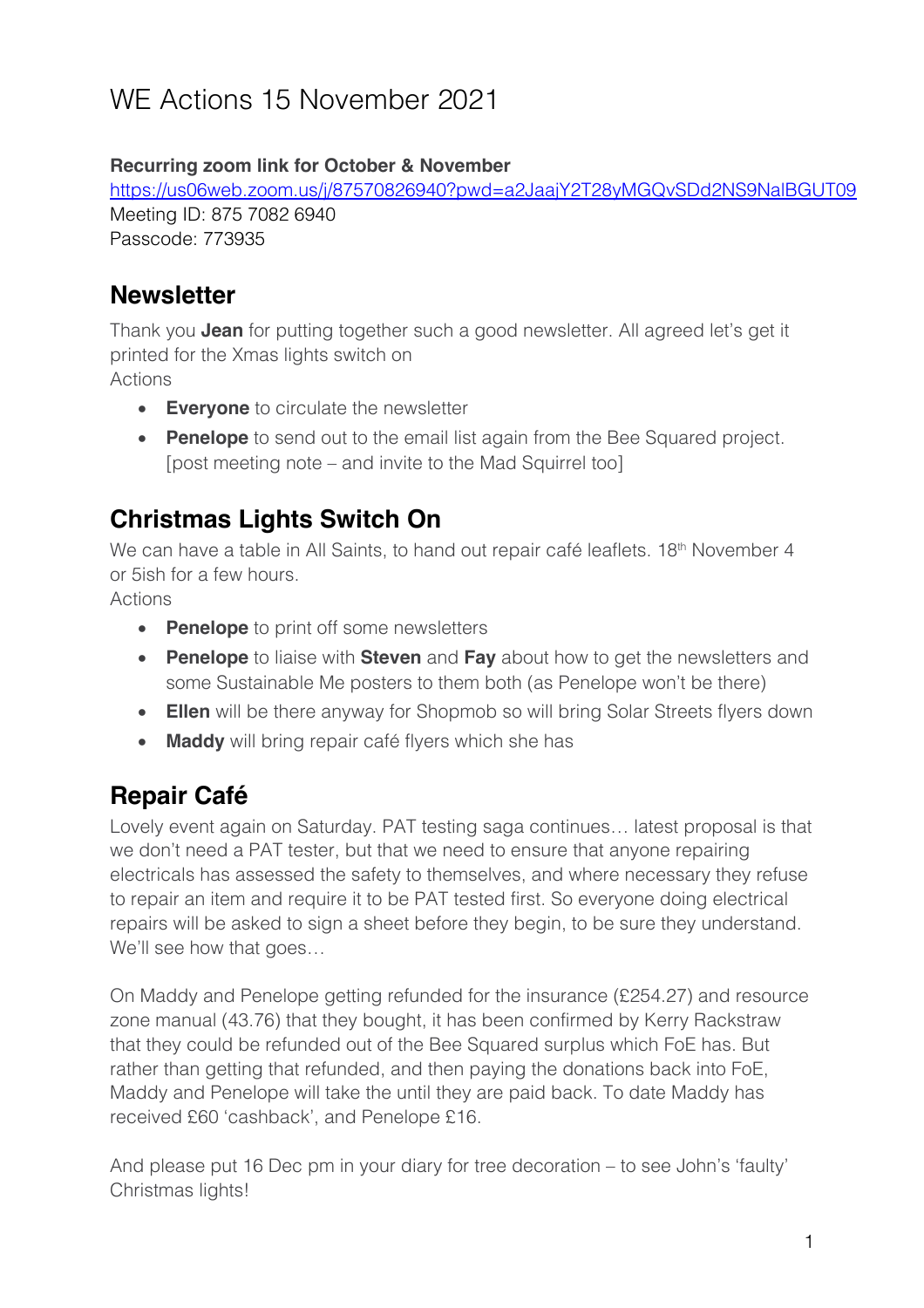Actions

• **Penelope** to prepare the electrical repairers' form and modify the sign in form yet again!

## **Litter picking**

Litter pick to be another 'general town centre' one on 28<sup>th</sup> November, 11.30 for 11.45 at All Saints.

Action

• **Fay** to approach litter picking team inside Bucks and arrange for a dozen litter pickers and hoops, and to enquire about branding high viz.

#### **Network of networks**

Picking up actions from last week:

- **Karen** to pick up with Saf about the town committee item.
- **Saf** to contact ward members about notice board keys

## **Queen's Green Canopy**

Agreed next step is for us to go and visit each play area. Penelope will see if she can set up a googledoc spreadsheet, and people can pick play areas near them. When there we agreed we would

- Take pictures
- Think about where the trees would be planted

And when back home we will try to put this info into the spreadsheet, along with

- A screenshot from googlemaps of the play space, preferably with a blob showing where a tree/trees might go
- Where the nearest school is

Agreed that the next step after that is to contact the Council/Red Kite and share our proposals, and then to contact the schools and see if they would 'adopt a tree', and collect the leaf fall (potentially to make leaf mulch)

- **Penelope** to set up the googledoc and email round when its ready
- All to 'baggsie' the play areas that we want to 'survey', and go surveying.

## **Bee Squared**

After a good discussion it was concluded we would

- Aim for 10,000 envelopes
- Seed to be slightly more generous than last year
- Some to be house to house delivered, some 'collection stations' as last year, including in places of worship, shops, etc.
- To tap into the faith network as many are now wondering 'what can they do', as well as the schools, and BNU students union. And other residents associations 'ad hoc'.

Actions

• **Hugh** to make a list of other faith leaders in the town [action superseded by Fay finding the spreadsheet that she mentioned in the meeting].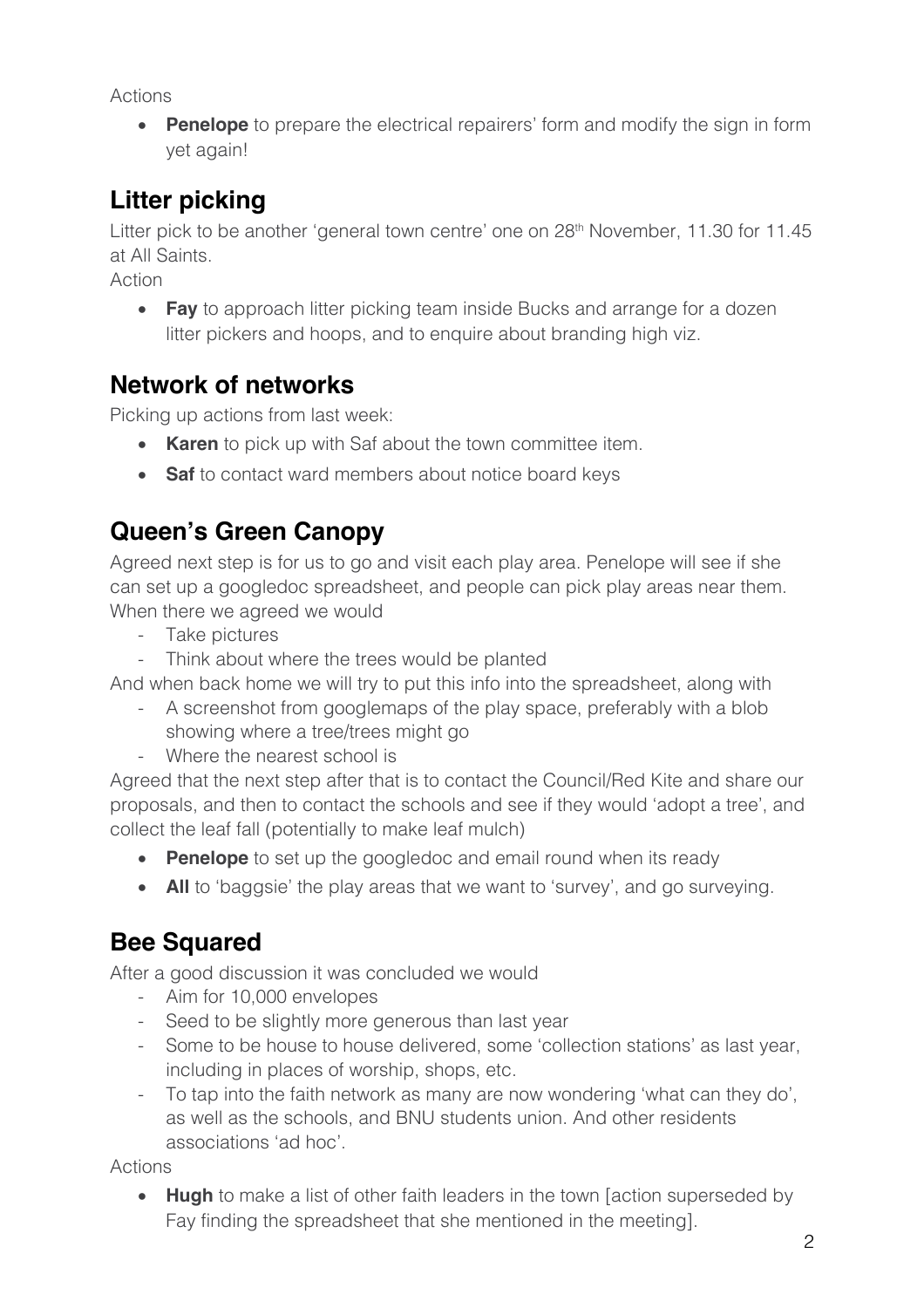- **Jenny** to explore with BNU to see if they would take on the job of packing the seed [Jenny – let me (Penelope) know if you want some more info on this!!]
- **Ed** to mention to the person in Hazlemere that there will be a joint seed order again
- **Penelope** to look out last year's details on seed amounts etc etc and send to Ed

## **Wycombe Sound**

Maddy has done amazing work. She says: we now have a team of students from BNU who will record and edit interviews or information sections of the show for us so we can then slot these in to a programme. Many WE members have shown interest in providing content and we now need to firm these up so we can start the ball rolling with recording. Live interviews or chat will of course be an important element as well so those who would like to come forward for training in operating the Wycombe Sound studio equipment either in the studios or remotely with the necessary software (very simple) please let me know. Until we have a team of hosts/presenters we can't get on air!.

After discussion decided the best way was to get anyone interested to Wycombe Sound as a group for training.

Action

• **Maddy** to fix a date and send it round to her wider list of interested people, and those that are free will come and get trained.

### **Linking up with other groups**

Ivan raised the question about how were WE co-ordinating with other groups. Marlow had CAN, which worked well. Hugh suggested WE CAN, but the website already exists… [but post meeting reflections WE CAN seems like such an obvious idea! We should use it where… we can!]

Good question, and, after discussion, concluded three things:

- WE would meet in person (provisionally upstairs at the Mad Squirrel on Monday 29 November 6.30) and everyone would invite anyone else they know that is interested in 'making a difference' in cutting carbon, boosting biodiversity and enhancing the environment.
- That the website needs reinvigorated, now that Stuart (Hazlemere group) is back from his summer enjoyments! Stuart set up Climate Action Now in the spring, which was specifically aimed at allowing different groups to have their own pages, and cross refer to one another's material and co-ordinate.

- And a WE CAN Facebook group also sounded like a good idea

Actions

- **Penelope** to check with the Mad Squirrel and email round as necessary.
- **Penelope** to put **Ivan** and **Stuart** in contact re the website.
- **Ellen** to set up a WE CAN Facebook page.